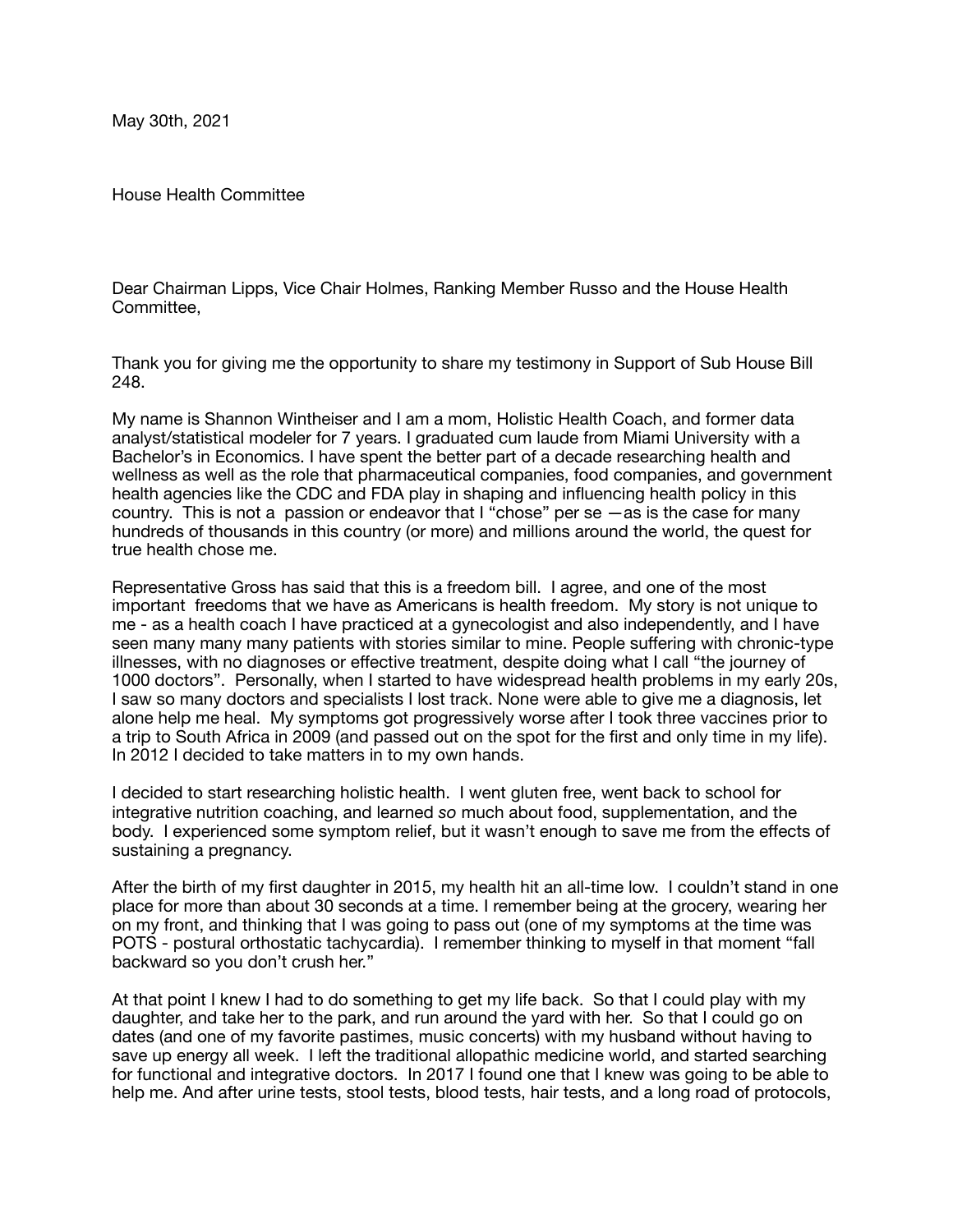he did. I'm happy to say that now, 4 years later, I can do many things in a day without needing to sleep or rest: I can go to the grocery, cook food, take my daughters to the park, hang out with neighbors, and feel *great!!* For most people that might seem normal or ordinary, but for me - that is a miracle. It is extraordinary.

I got my life back, and am healed today, because of HEALTH FREEDOMS that we have historically been given in this country:

I had the *freedom* to find a doctor that could actually help me.

I had the *freedom* to choose whether or not to take medication for severe postpartum anxiety (in this case I did take medication, because I weighed the cost/benefits at that point and that was the conclusion I came to. Of my own free will.)

I have the *freedom* to take supplements to improve mine and my family's health and to make up for the incredible nutrient deficiencies in our food supply due to industrial farming practices. I have the *freedom* to choose organic and non-GMO foods for my family and not ingest the now known carcinogen, glyphosate, that is still being sprayed on crops all over this country despite being banned in other countries and in all of Europe by 2022.

I have the *freedom* to choose personal care products for my family free of phthalates, and parabens and other hormone-disrupting toxins.

I have the *freedom* to buy water filters so that we can filter out unwanted elements like chlorine from the water we drink.

I could go on. I'm like the canary in a coal mine - if something is even remotely unhealthy, or inflammatory, my body will recognize it as such. It's a blessing and a curse. And, if you can't tell, health is religion at my home and in the homes of so many I know and have met along my journey. So after all this — after spending thousands of dollars, more than 10 years of researching, and working to heal — after all this, you're going to tell me and others like me that we can choose to eat organic and make thousands of other carefully-thought out decisions to protect our fragile health, but we can't choose whether we get injected with a biologic that has an amount of risk attached to it, in order to be employed? Or enter certain buildings? Or attend a music concert? It's not like we're injecting saline here (and even if we were, that should *still* be a choice). These biologics (any of them — not just the Covid-19 EUA injectable) are *not* without risk and anyone who tells you so is either lying, or has not done their research.

I won't accept that. I fought so hard for my life — to have a full and healthy life, and I will fight for the rest of my life to defend my children's health and to ensure they never have to go through what I went through.

This IS a freedom bill. This is a health freedom bill. And as someone who once didn't have my health, I can't tell you how much it means to me now. They say if you don't have health, you have nothing. Telling people they have to inject anything into their bodies, or take a pill, or eat certain things, in order to participate in society isn't freedom. And it's a slippery slope. Please support sub HB 248 so we can all maintain the right to have these health freedoms.

Thank you,

*Shannon Wintheiser*

Shannon Wintheiser